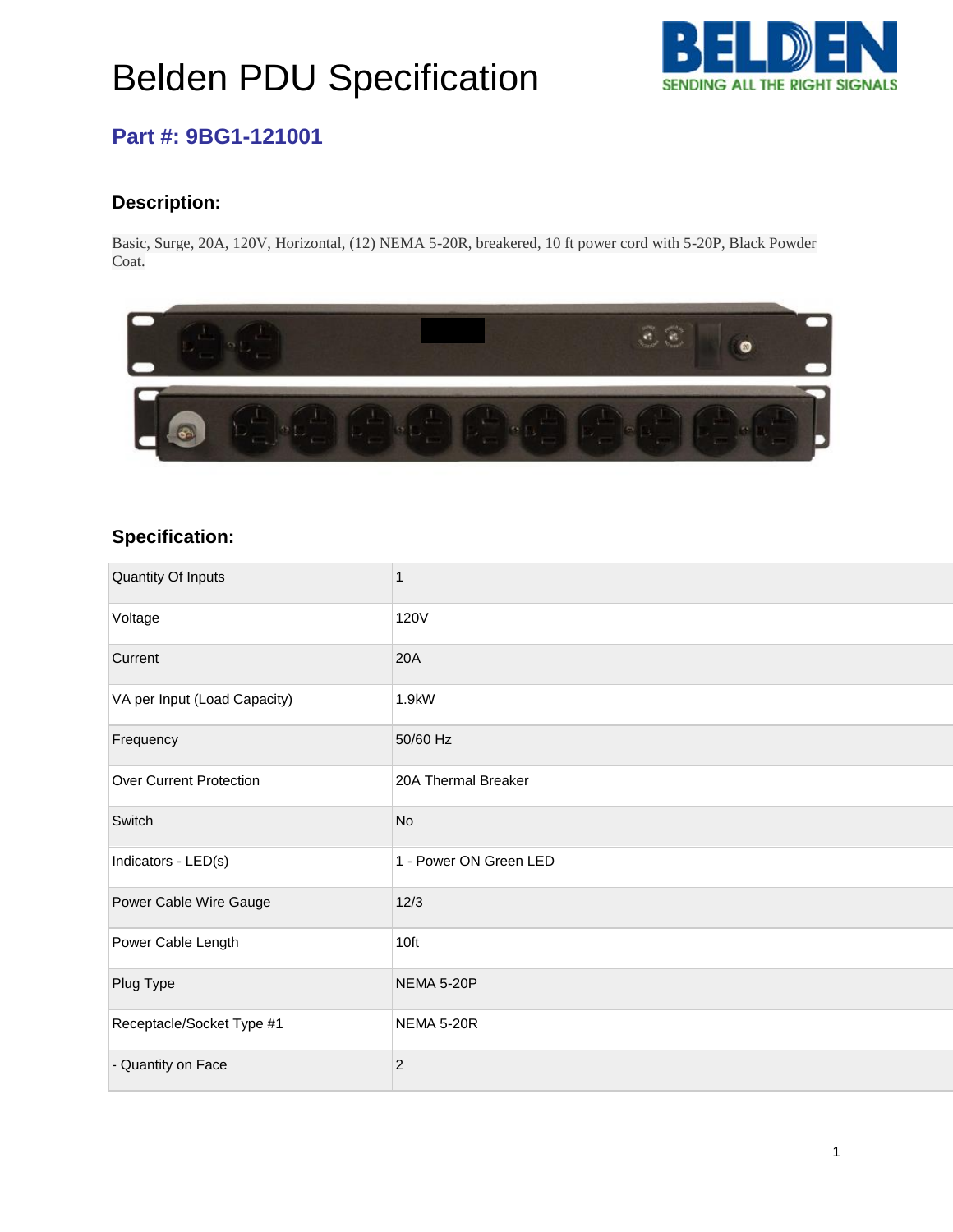# Belden PDU Specification



### **Part #: 9BG1-121001**

| - Quantity on Rear                            | 10                                                                                                           |
|-----------------------------------------------|--------------------------------------------------------------------------------------------------------------|
| - Quantity per Breaker                        | 12                                                                                                           |
| - Style                                       | Duplex                                                                                                       |
| - Maximum Output per Receptacle/Socket        | 20A                                                                                                          |
| - Voltage per Receptacle/Socket               | 120V                                                                                                         |
| Joule Rating                                  | 720                                                                                                          |
| Maximum Clamping Voltage                      | 340V                                                                                                         |
| Response Time                                 | < 5 nanoseconds                                                                                              |
| <b>Technology Used</b>                        | Super MOVS                                                                                                   |
| Surge Indicator Red LED                       | Yes                                                                                                          |
| <b>Continuous Operating Temperature Range</b> | 10-45C / 50-113F                                                                                             |
| Heavy Steel - Powder Coat Finish              | <b>Black</b>                                                                                                 |
| Configuration                                 | 19 in / 435 mm Horizontal Rackmount                                                                          |
| Flush Mount                                   | Yes                                                                                                          |
| Made in the USA                               | Yes                                                                                                          |
| <b>Product Warranty</b>                       | 5-year limited warranty if registered within 120 days of purchase, otherwise warranty<br>defaults to 3 years |
| <b>Connected Equipment Warranty</b>           | 5 years / \$5,000                                                                                            |
| Certification/Agency Approvals                | RoHS Compliant                                                                                               |
| <b>Certification/Agency Approvals</b>         | UL & c-UL Listed 60950                                                                                       |
| Chassis Dimensions (HxWxD)                    | 1.72in x 17in x 3.75in                                                                                       |
| Shipped Weight                                | 7lbs (3.18kg)                                                                                                |